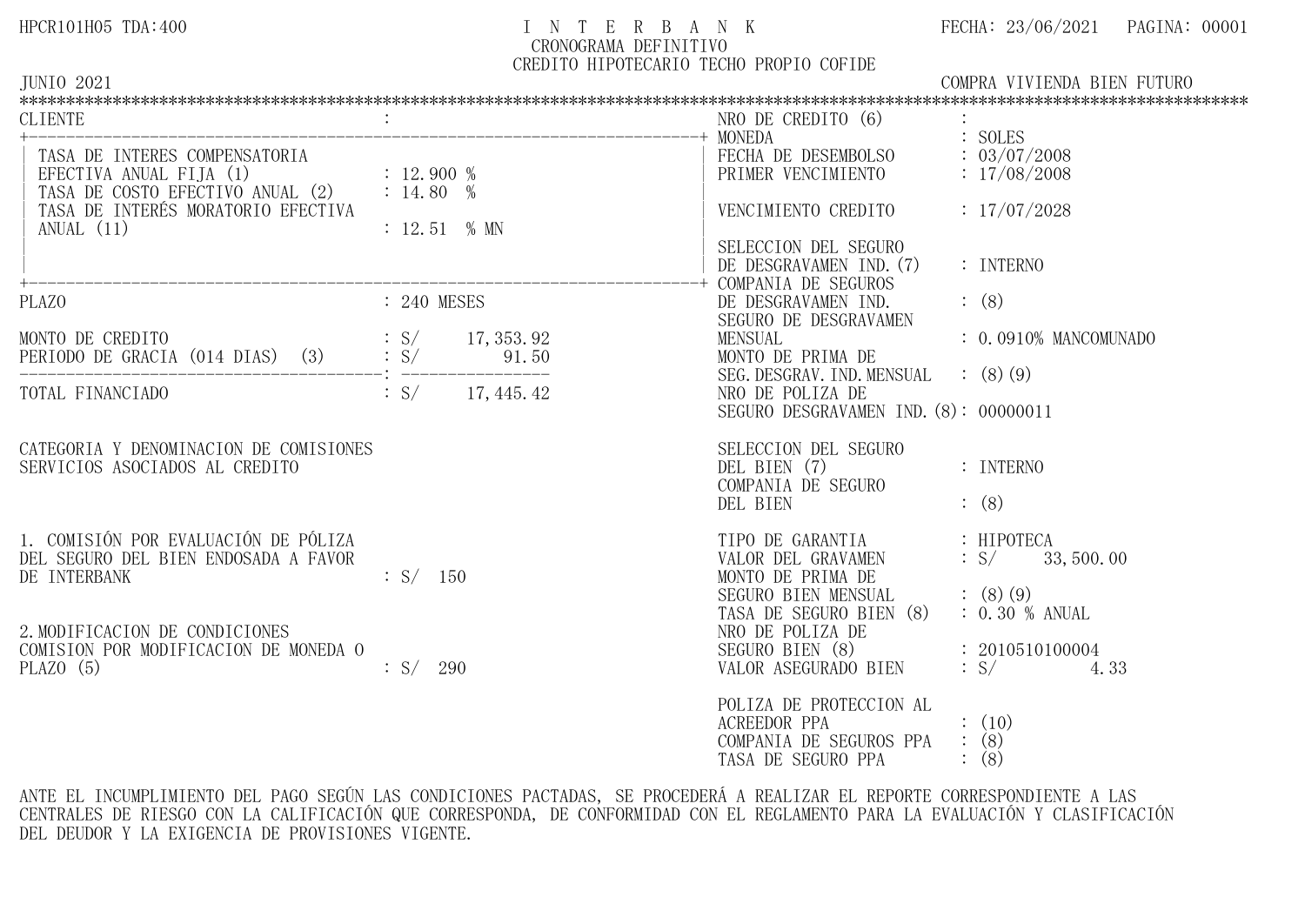COMPRA VIVIENDA BIEN FUTURO

- (1) AÑO BASE DE 360 DIAS. LAS TASAS DE INTERES DURANTE LA VIGENCIA DEL CONTRATO, PODRAN VARIAR DE ACUERDO A LAS CONDICIONES DEL MERCADO, EL COMPORTAMIENTO DEL CLIENTE Y/O LAS POLITICAS DE CREDITO DE INTERBANK. DICHAS VARIACIONES SERAN COMUNICADAS AL CLIENTE CONFORME A LO PREVISTO EN LA LEGISLACION APLICABLE.
- (2) EL CALCULO DE LA TASA DE COSTO EFECTIVO PROCEDERA BAJO EL SUPUESTO DE CUMPLIMIENTO DE TODAS LAS CONDICIONES PACTADAS.
- (3) PERIODO DE GRACIA ES EL PERIODO QUE TRANSCURRE ENTRE EL DESEMBOLSO DEL CREDITO Y EL DIA QUE SE INICIA EL DEVENGO DE LA PRIMERA CUOTA, LO CUAL OCURRE UN MES ANTES DEL PRIMER PAGO. DURANTE ESTE PERIODO SE GENERARAN INTERESES COMPENSATORIOS, ASI COMO LA OBLIGACION DE PAGO DEL MONTO CORRESPONDIENTE A LOS SEGUROS DE DESGRAVAMEN Y DEL INMUEBLE. SI EL PERIODO DE GRACIA FUE SOLICITADO POR EL CLIENTE, LOS INTERESES Y SEGUROS SERAN FINANCIADOS POR EL BANCO EN LAS MISMAS CONDICIONES DEL CREDITO Y AL FINAL DE DICHO PERIODO, FORMARAN PARTE DEL CAPITAL PARA EL CALCULO DEL IMPORTE DE LAS CUOTA. EN LOS CASOS EN QUE EL PERIODO DE GRACIA NO FUE SOLICITADO POR EL CLIENTE,Y ENTRE LA FECHA DE DESEMBOLSO Y LA FECHA DEL PRIMER VENCIMIENTO SE PRESENTARAN MAS DE 30 DIAS, LOS INTERESES Y SEGUROS CORRESPONDIENTES A ESOS DIAS ADICIONALES SERAN COBRADOS EN LA PRIMERA CUOTA.
- (4) ESTA COMISIÓN POR EVALUACIÓN DE PÓLIZA DE SEGURO ENDOSADA ES APLICABLE PARA SEGURO DEL BIEN.
- (5) A SOLICITUD DEL CLIENTE SE REALIZARÁ UNA PREVIA EVALUACION ANTES DE PROCEDER CON LA MODIFICACIÓN.
- (6) SI SOLICITA UN CAMBIO DE MONEDA SU NÚMERO DE CRÉDITO TENDRÁ UN CÓDIGO ADICIONAL SEPARADO DEL SÍMBOLO (/).
- (7) LAS POLIZAS DE SEGURO ENDOSADAS A FAVOR DE INTERBANK, ESTAN AFECTAS A LA COMISIÓN POR EVALUACIÓN DE PÓLIZA ENDOSADA QUE DEBE SER CANCELADA PREVIO AL DESEMBOLSO DEL CRÉDITO Y POR CADA RENOVACIÓN DE LA PÓLIZA DURANTE LA VIGENCIA DEL CRÉDITO INTERBANK POR UNA PÓLIZA DE OTRA COMPAÑÍA O SI REEMPLAZA LA COMPAÑÍA POR OTRA.
- (8) EL NÚMERO DE PÓLIZA, COMPAÑÍA DE SEGUROS, MONTO DE LA PRIMA Y TASA, SERÁN LOS INDICADOS EN LOS RESPECTIVOS DOCUMENTOS QUE SE ENCONTRARÁN AL ALCANCE DEL CLIENTE AL MOMENTO DE FIRMAR LA PRESENTE HOJA DE RESUMEN. PARA EL CASO DE POLIZAS DE PROTECCION AL ACREEDOR (PPA), PODRÁN SER VISUALIZADOS EN WWW.INTERBANK.PE.
- (9) SEGURO DE DESGRAVAMEN: SE CALCULA SOBRE EL SALDO DE CAPITAL MAS INTERESES DE LA PROXIMA CUOTA A VENCER. SEGURO DEL BIEN: SE CALCULA SOBRE LA SUMA ASEGURADA (VALOR ASEGURADO DEL BIEN).
- (10)EL BANCO CONTRATARÁ POR CUENTA DEL CLIENTE, LOS SEGUROS QUE ESTE ÚLTIMO NO HAYA CONTRATADO, RENOVADO O INFORMADO AL BANCO PARA EL ENDOSO DE SEGURO ANTES DEL VENCIMIENTO DE LAS PÓLIZAS O EN CUALQUIER OTRO SUPUESTO DONDE EL CRÉDITO O EL BIEN GARANTIZADO SE ENCUENTREN FUERA DE COBERTURA. EL BANCO NO SERÁ RESPONSABLE POR EL EVENTUAL CASO EN QUE ALGÚN RIESGO ESPECÍFICO NO HUBIESE SIDO CUBIERTO. LOS COSTOS SERÁN INCLUIDOS DENTRO DE LAS CUOTAS MENSUALES A PAGAR POR EL CLIENTE.
- (11)ES EQUIVALENTE AL 15% DE LA TASA MÁXIMA DE INTERÉS CONVENCIONAL COMPENSATORIO PUBLICADO POR EL BCR, Y VARÍA CADA 6 MESES (MAYO Y NOVIEMBRE) POR LO QUE LA ACTUALIZACIÓN DE LA TASA DE INTERÉS MORATORIO LO PUEDE REVISAR EN WWW.INTERBANK.PE. SE APLICA DE FORMA ADICIONAL A LA TASA DE INTERÉS CONVENCIONAL COMPENSATORIO DEL CRÉDITO EN LA MONEDA CORRESPONDIENTE: MN (MONEDA NACIONAL) Y ME (MONEDA EXTRANJERA).

COMISIÓN POR SERVICIOS BRINDADOS A SOLICITUD: CADA VEZ QUE EL CLIENTE REALICE SOLICITUDES ESPECÍFICAS PODRÁN ESTAR SUJETAS A UNA COMISIÓN. EL CLIENTE PUEDE CONSULTAR EL DETALLE DE ESTAS COMISIONES EN NUESTROS TARIFARIOS PUBLICADOS EN WWW.INTERBANK.PE.

COBERTURA DE PÓLIZA: INTERBANK TIENE CONTRATADO EL SEGURO DE DESGRAVAMEN CON INTERSEGURO COMPAÑIA DE SEGUROS S.A. LOS RIESGOS CUBIERTOS DE DICHO SEGURO SON FALLECIMIENTO, INVALIDEZ TOTAL O PERMANENTE POR ACCIDENTE O ENFERMEDAD. LOS TÉRMINOS DE DICHO SEGURO SE DETALLAN EN LA "SOLICITUD - CERTIFICADO DE SEGURO DE DESGRAVAMEN DE CRÉDITO HIPOTECARIO" QUE ENTREGAMOS AL CLIENTE CON EL CRÉDITO.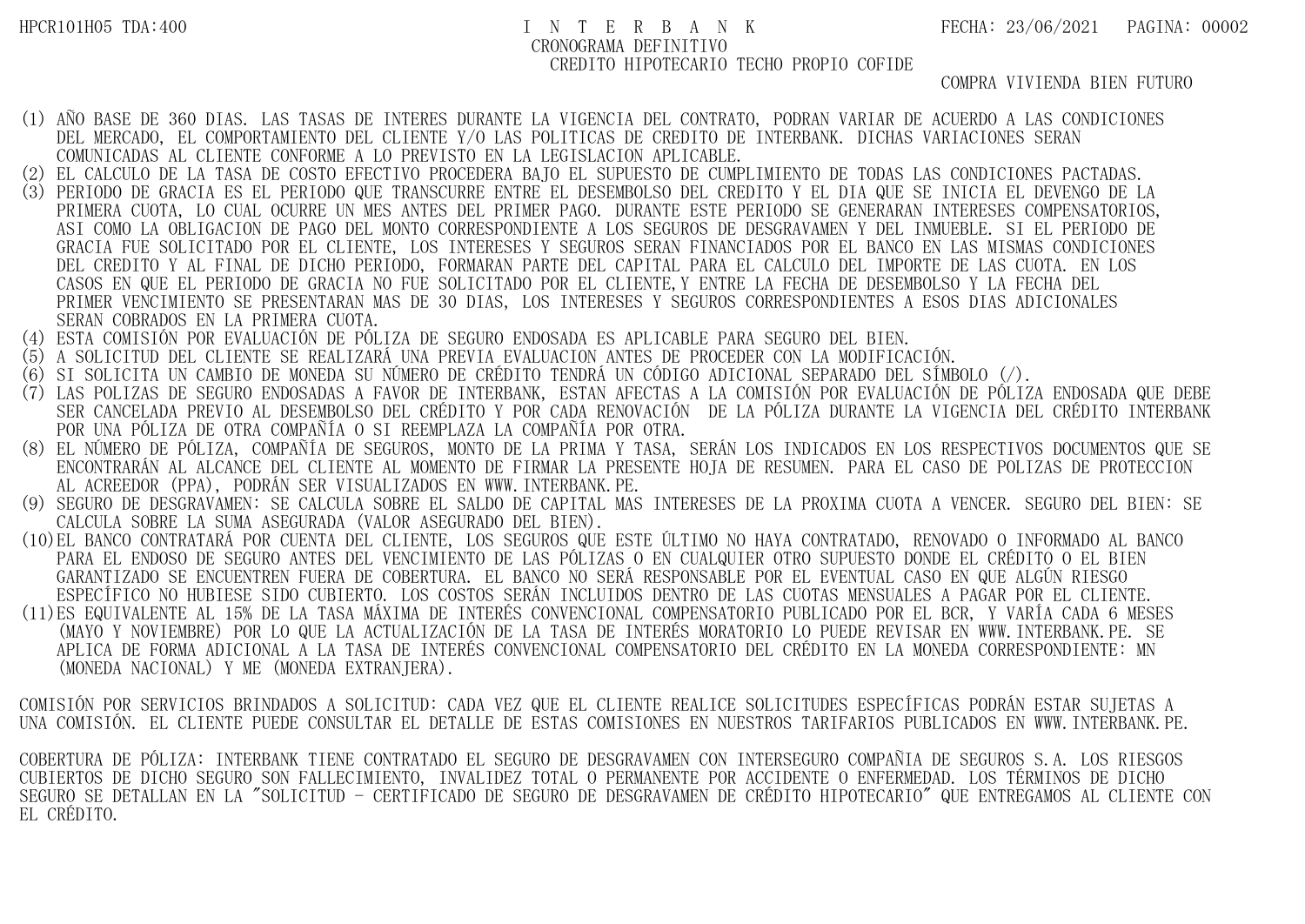## HPCR101H05 TDA:400 I N T E R B A N K FECHA: 23/06/2021 PAGINA: 00003 CRONOGRAMA DEFINITIVO

| HIPOTECARIO<br>PROPIO<br><b>TECHO</b><br>COFIDE |
|-------------------------------------------------|
|-------------------------------------------------|

| NRO<br>AMORTIZACION<br><b>INTERES</b><br>SEGURO DESGR.<br><b>SEGURO BIEN</b><br>GASTOS<br>PORTES<br>CUOTA TOTAL<br>SALDO CAPIT.<br>82.08<br>17/07/2008<br>$-91.50$<br>7.40<br>2.02<br>0.00<br>0.00<br>17, 353, 92<br>0.00<br>$\mathcal{L}=\mathcal{L}$<br>14.77<br>177.29<br>4.33<br>17/08/2008<br>16.04<br>3.00<br>0.00<br>215.43<br>17, 445, 42<br>$\mathbf{1}$<br>$\overline{2}$<br>215.43<br>17/09/2008<br>14.94<br>177.14<br>4.33<br>3.00<br>0.00<br>16.02<br>17, 430, 65<br>$\begin{array}{c} 15.11 \\ 15.27 \end{array}$<br>215.43<br>17/10/2008<br>3<br>3.00<br>176.98<br>16.01<br>4.33<br>0.00<br>17, 415. 71<br>17/11/2008<br>176.83<br>215.43<br>$\overline{4}$<br>16.00<br>4.33<br>3.00<br>0.00<br>17, 400.60<br>17/12/2008<br>$\overline{5}$<br>15.44<br>215.43<br>176.68<br>15.98<br>0.00<br>17, 385. 33<br>4.33<br>3.00<br>$\,6\,$<br>15.61<br>176.52<br>15.97<br>0.00<br>215.43<br>4.33<br>3.00<br>17, 369.89<br>$\overline{7}$<br>15.79<br>15.95<br>215.43<br>176.36<br>4.33<br>3.00<br>0.00<br>17, 354. 28<br>15.96<br>17, 338.49<br>8<br>176.20<br>4.33<br>0.00<br>215.43<br>15.94<br>3.00<br>9<br>16.14<br>176.04<br>215.43<br>17, 322. 53<br>15.92<br>4.33<br>3.00<br>0.00<br>16.32<br>10<br>175.87<br>15.91<br>4.33<br>3.00<br>0.00<br>215.43<br>17, 306. 39<br>16.50<br>11<br>175.71<br>15.89<br>4.33<br>3.00<br>0.00<br>215.43<br>17, 290.07<br>12<br>16.68<br>175.54<br>215.43<br>17, 273. 57<br>15.88<br>4.33<br>3.00<br>0.00<br>13<br>16.87<br>175.37<br>215.43<br>15.86<br>4.33<br>3.00<br>0.00<br>17, 256.89<br>17.05<br>175.20<br>15.85<br>0.00<br>215.43<br>14<br>4.33<br>3.00<br>17, 240. 02<br>17.24<br>215.43<br>17, 222.97<br>15<br>175.03<br>15.83<br>4.33<br>3.00<br>0.00<br>17.43<br>16<br>174.85<br>4.33<br>215.43<br>17, 205. 73<br>15.82<br>3.00<br>0.00<br>17<br>17.63<br>215.43<br>174.67<br>15.80<br>4.33<br>3.00<br>0.00<br>17, 188. 30<br>17.83<br>215.43<br>18<br>4.33<br>3.00<br>0.00<br>174.49<br>15.78<br>17, 170.67<br>18.02<br>17/02/2010<br>19<br>174.31<br>15.77<br>3.00<br>215.43<br>4.33<br>0.00<br>17, 152.84<br>18.22<br>215.43<br>20<br>174.13<br>15.75<br>4.33<br>0.00<br>17, 134.82<br>3.00<br>21<br>18.43<br>173.94<br>15.73<br>3.00<br>0.00<br>215.43<br>17, 116, 60<br>4.33<br>17/05/2010<br>22<br>18.62<br>215.43<br>173.76<br>15.72<br>4.33<br>3.00<br>0.00<br>17,098.17<br>18.83<br>23<br>173.57<br>15.70<br>4.33<br>3.00<br>0.00<br>215.43<br>17,079.55<br>17/07/2010<br>173.38<br>215.43<br>24<br>19.04<br>15.68<br>4.33<br>3.00<br>0.00<br>17,060.72<br>25<br>19.25<br>215.43<br>173.18<br>15.67<br>4.33<br>3.00<br>0.00<br>17,041.68<br>17/09/2010<br>26<br>19.46<br>215.43<br>172.99<br>15.65<br>4.33<br>3.00<br>0.00<br>17, 022. 43<br>27<br>19.68<br>172.79<br>15.63<br>215.43<br>17,002.97<br>4.33<br>3.00<br>0.00<br>17/11/2010<br>215.43<br>28<br>19.90<br>172.59<br>16, 983. 29<br>15.61<br>4.33<br>3.00<br>0.00<br>17/12/2010<br>29<br>172.39<br>20.12<br>15.59<br>4.33<br>0.00<br>215.43<br>3.00<br>16, 963. 39<br>17/01/2011<br>30<br>20.34<br>172.18<br>4.33<br>3.00<br>0.00<br>215.43<br>15.58<br>16, 943. 27<br>17/02/2011<br>31<br>20.56<br>215.43<br>16, 922. 93<br>171.98<br>15.56<br>4.33<br>3.00<br>0.00<br>17/03/2011<br>32<br>20.79<br>215.43<br>171.77<br>4.33<br>16, 902. 37<br>15.54<br>3.00<br>0.00<br>33<br>17/04/2011<br>21.02<br>215.43<br>171.56<br>15.52<br>4.33<br>3.00<br>0.00<br>16, 881. 58<br>21.26<br>17/05/2011<br>34<br>215.43<br>171.34<br>15.50<br>4.33<br>3.00<br>0.00<br>16,860.56<br>17/06/2011<br>35<br>215.43<br>21.49<br>171.13<br>15.48<br>0.00<br>16, 839. 30<br>4.33<br>3.00<br>17/07/2011<br>36<br>21.73<br>215.43<br>170.91<br>15.46<br>4.33<br>3.00<br>0.00<br>16, 817. 81<br>37<br>21.97<br>17/08/2011<br>170.69<br>4.33<br>0.00<br>215.43<br>15.44<br>3.00<br>16, 796. 08<br>22.22<br>38<br>4.33<br>0.00<br>170.46<br>15.42<br>3.00<br>215.43<br>16, 774. 11 |            |  |  |  |  |  |
|------------------------------------------------------------------------------------------------------------------------------------------------------------------------------------------------------------------------------------------------------------------------------------------------------------------------------------------------------------------------------------------------------------------------------------------------------------------------------------------------------------------------------------------------------------------------------------------------------------------------------------------------------------------------------------------------------------------------------------------------------------------------------------------------------------------------------------------------------------------------------------------------------------------------------------------------------------------------------------------------------------------------------------------------------------------------------------------------------------------------------------------------------------------------------------------------------------------------------------------------------------------------------------------------------------------------------------------------------------------------------------------------------------------------------------------------------------------------------------------------------------------------------------------------------------------------------------------------------------------------------------------------------------------------------------------------------------------------------------------------------------------------------------------------------------------------------------------------------------------------------------------------------------------------------------------------------------------------------------------------------------------------------------------------------------------------------------------------------------------------------------------------------------------------------------------------------------------------------------------------------------------------------------------------------------------------------------------------------------------------------------------------------------------------------------------------------------------------------------------------------------------------------------------------------------------------------------------------------------------------------------------------------------------------------------------------------------------------------------------------------------------------------------------------------------------------------------------------------------------------------------------------------------------------------------------------------------------------------------------------------------------------------------------------------------------------------------------------------------------------------------------------------------------------------------------------------------------------------------------------------------------------------------------------------------------------------------------------------------------------------------------------------------------------------------------------------------------------------------------------------------------------------------------------------------------------------------------------------------------------------------------------------------------------------------------------------------------------------------------------------------------------------------------------------------------------------------------------------------------------------------------|------------|--|--|--|--|--|
|                                                                                                                                                                                                                                                                                                                                                                                                                                                                                                                                                                                                                                                                                                                                                                                                                                                                                                                                                                                                                                                                                                                                                                                                                                                                                                                                                                                                                                                                                                                                                                                                                                                                                                                                                                                                                                                                                                                                                                                                                                                                                                                                                                                                                                                                                                                                                                                                                                                                                                                                                                                                                                                                                                                                                                                                                                                                                                                                                                                                                                                                                                                                                                                                                                                                                                                                                                                                                                                                                                                                                                                                                                                                                                                                                                                                                                                                                          | FEC. VCTO  |  |  |  |  |  |
|                                                                                                                                                                                                                                                                                                                                                                                                                                                                                                                                                                                                                                                                                                                                                                                                                                                                                                                                                                                                                                                                                                                                                                                                                                                                                                                                                                                                                                                                                                                                                                                                                                                                                                                                                                                                                                                                                                                                                                                                                                                                                                                                                                                                                                                                                                                                                                                                                                                                                                                                                                                                                                                                                                                                                                                                                                                                                                                                                                                                                                                                                                                                                                                                                                                                                                                                                                                                                                                                                                                                                                                                                                                                                                                                                                                                                                                                                          |            |  |  |  |  |  |
|                                                                                                                                                                                                                                                                                                                                                                                                                                                                                                                                                                                                                                                                                                                                                                                                                                                                                                                                                                                                                                                                                                                                                                                                                                                                                                                                                                                                                                                                                                                                                                                                                                                                                                                                                                                                                                                                                                                                                                                                                                                                                                                                                                                                                                                                                                                                                                                                                                                                                                                                                                                                                                                                                                                                                                                                                                                                                                                                                                                                                                                                                                                                                                                                                                                                                                                                                                                                                                                                                                                                                                                                                                                                                                                                                                                                                                                                                          |            |  |  |  |  |  |
|                                                                                                                                                                                                                                                                                                                                                                                                                                                                                                                                                                                                                                                                                                                                                                                                                                                                                                                                                                                                                                                                                                                                                                                                                                                                                                                                                                                                                                                                                                                                                                                                                                                                                                                                                                                                                                                                                                                                                                                                                                                                                                                                                                                                                                                                                                                                                                                                                                                                                                                                                                                                                                                                                                                                                                                                                                                                                                                                                                                                                                                                                                                                                                                                                                                                                                                                                                                                                                                                                                                                                                                                                                                                                                                                                                                                                                                                                          |            |  |  |  |  |  |
|                                                                                                                                                                                                                                                                                                                                                                                                                                                                                                                                                                                                                                                                                                                                                                                                                                                                                                                                                                                                                                                                                                                                                                                                                                                                                                                                                                                                                                                                                                                                                                                                                                                                                                                                                                                                                                                                                                                                                                                                                                                                                                                                                                                                                                                                                                                                                                                                                                                                                                                                                                                                                                                                                                                                                                                                                                                                                                                                                                                                                                                                                                                                                                                                                                                                                                                                                                                                                                                                                                                                                                                                                                                                                                                                                                                                                                                                                          |            |  |  |  |  |  |
|                                                                                                                                                                                                                                                                                                                                                                                                                                                                                                                                                                                                                                                                                                                                                                                                                                                                                                                                                                                                                                                                                                                                                                                                                                                                                                                                                                                                                                                                                                                                                                                                                                                                                                                                                                                                                                                                                                                                                                                                                                                                                                                                                                                                                                                                                                                                                                                                                                                                                                                                                                                                                                                                                                                                                                                                                                                                                                                                                                                                                                                                                                                                                                                                                                                                                                                                                                                                                                                                                                                                                                                                                                                                                                                                                                                                                                                                                          |            |  |  |  |  |  |
|                                                                                                                                                                                                                                                                                                                                                                                                                                                                                                                                                                                                                                                                                                                                                                                                                                                                                                                                                                                                                                                                                                                                                                                                                                                                                                                                                                                                                                                                                                                                                                                                                                                                                                                                                                                                                                                                                                                                                                                                                                                                                                                                                                                                                                                                                                                                                                                                                                                                                                                                                                                                                                                                                                                                                                                                                                                                                                                                                                                                                                                                                                                                                                                                                                                                                                                                                                                                                                                                                                                                                                                                                                                                                                                                                                                                                                                                                          |            |  |  |  |  |  |
|                                                                                                                                                                                                                                                                                                                                                                                                                                                                                                                                                                                                                                                                                                                                                                                                                                                                                                                                                                                                                                                                                                                                                                                                                                                                                                                                                                                                                                                                                                                                                                                                                                                                                                                                                                                                                                                                                                                                                                                                                                                                                                                                                                                                                                                                                                                                                                                                                                                                                                                                                                                                                                                                                                                                                                                                                                                                                                                                                                                                                                                                                                                                                                                                                                                                                                                                                                                                                                                                                                                                                                                                                                                                                                                                                                                                                                                                                          |            |  |  |  |  |  |
|                                                                                                                                                                                                                                                                                                                                                                                                                                                                                                                                                                                                                                                                                                                                                                                                                                                                                                                                                                                                                                                                                                                                                                                                                                                                                                                                                                                                                                                                                                                                                                                                                                                                                                                                                                                                                                                                                                                                                                                                                                                                                                                                                                                                                                                                                                                                                                                                                                                                                                                                                                                                                                                                                                                                                                                                                                                                                                                                                                                                                                                                                                                                                                                                                                                                                                                                                                                                                                                                                                                                                                                                                                                                                                                                                                                                                                                                                          |            |  |  |  |  |  |
|                                                                                                                                                                                                                                                                                                                                                                                                                                                                                                                                                                                                                                                                                                                                                                                                                                                                                                                                                                                                                                                                                                                                                                                                                                                                                                                                                                                                                                                                                                                                                                                                                                                                                                                                                                                                                                                                                                                                                                                                                                                                                                                                                                                                                                                                                                                                                                                                                                                                                                                                                                                                                                                                                                                                                                                                                                                                                                                                                                                                                                                                                                                                                                                                                                                                                                                                                                                                                                                                                                                                                                                                                                                                                                                                                                                                                                                                                          | 17/01/2009 |  |  |  |  |  |
|                                                                                                                                                                                                                                                                                                                                                                                                                                                                                                                                                                                                                                                                                                                                                                                                                                                                                                                                                                                                                                                                                                                                                                                                                                                                                                                                                                                                                                                                                                                                                                                                                                                                                                                                                                                                                                                                                                                                                                                                                                                                                                                                                                                                                                                                                                                                                                                                                                                                                                                                                                                                                                                                                                                                                                                                                                                                                                                                                                                                                                                                                                                                                                                                                                                                                                                                                                                                                                                                                                                                                                                                                                                                                                                                                                                                                                                                                          | 17/02/2009 |  |  |  |  |  |
|                                                                                                                                                                                                                                                                                                                                                                                                                                                                                                                                                                                                                                                                                                                                                                                                                                                                                                                                                                                                                                                                                                                                                                                                                                                                                                                                                                                                                                                                                                                                                                                                                                                                                                                                                                                                                                                                                                                                                                                                                                                                                                                                                                                                                                                                                                                                                                                                                                                                                                                                                                                                                                                                                                                                                                                                                                                                                                                                                                                                                                                                                                                                                                                                                                                                                                                                                                                                                                                                                                                                                                                                                                                                                                                                                                                                                                                                                          | 17/03/2009 |  |  |  |  |  |
|                                                                                                                                                                                                                                                                                                                                                                                                                                                                                                                                                                                                                                                                                                                                                                                                                                                                                                                                                                                                                                                                                                                                                                                                                                                                                                                                                                                                                                                                                                                                                                                                                                                                                                                                                                                                                                                                                                                                                                                                                                                                                                                                                                                                                                                                                                                                                                                                                                                                                                                                                                                                                                                                                                                                                                                                                                                                                                                                                                                                                                                                                                                                                                                                                                                                                                                                                                                                                                                                                                                                                                                                                                                                                                                                                                                                                                                                                          | 17/04/2009 |  |  |  |  |  |
|                                                                                                                                                                                                                                                                                                                                                                                                                                                                                                                                                                                                                                                                                                                                                                                                                                                                                                                                                                                                                                                                                                                                                                                                                                                                                                                                                                                                                                                                                                                                                                                                                                                                                                                                                                                                                                                                                                                                                                                                                                                                                                                                                                                                                                                                                                                                                                                                                                                                                                                                                                                                                                                                                                                                                                                                                                                                                                                                                                                                                                                                                                                                                                                                                                                                                                                                                                                                                                                                                                                                                                                                                                                                                                                                                                                                                                                                                          | 17/05/2009 |  |  |  |  |  |
|                                                                                                                                                                                                                                                                                                                                                                                                                                                                                                                                                                                                                                                                                                                                                                                                                                                                                                                                                                                                                                                                                                                                                                                                                                                                                                                                                                                                                                                                                                                                                                                                                                                                                                                                                                                                                                                                                                                                                                                                                                                                                                                                                                                                                                                                                                                                                                                                                                                                                                                                                                                                                                                                                                                                                                                                                                                                                                                                                                                                                                                                                                                                                                                                                                                                                                                                                                                                                                                                                                                                                                                                                                                                                                                                                                                                                                                                                          | 17/06/2009 |  |  |  |  |  |
|                                                                                                                                                                                                                                                                                                                                                                                                                                                                                                                                                                                                                                                                                                                                                                                                                                                                                                                                                                                                                                                                                                                                                                                                                                                                                                                                                                                                                                                                                                                                                                                                                                                                                                                                                                                                                                                                                                                                                                                                                                                                                                                                                                                                                                                                                                                                                                                                                                                                                                                                                                                                                                                                                                                                                                                                                                                                                                                                                                                                                                                                                                                                                                                                                                                                                                                                                                                                                                                                                                                                                                                                                                                                                                                                                                                                                                                                                          | 17/07/2009 |  |  |  |  |  |
|                                                                                                                                                                                                                                                                                                                                                                                                                                                                                                                                                                                                                                                                                                                                                                                                                                                                                                                                                                                                                                                                                                                                                                                                                                                                                                                                                                                                                                                                                                                                                                                                                                                                                                                                                                                                                                                                                                                                                                                                                                                                                                                                                                                                                                                                                                                                                                                                                                                                                                                                                                                                                                                                                                                                                                                                                                                                                                                                                                                                                                                                                                                                                                                                                                                                                                                                                                                                                                                                                                                                                                                                                                                                                                                                                                                                                                                                                          | 17/08/2009 |  |  |  |  |  |
|                                                                                                                                                                                                                                                                                                                                                                                                                                                                                                                                                                                                                                                                                                                                                                                                                                                                                                                                                                                                                                                                                                                                                                                                                                                                                                                                                                                                                                                                                                                                                                                                                                                                                                                                                                                                                                                                                                                                                                                                                                                                                                                                                                                                                                                                                                                                                                                                                                                                                                                                                                                                                                                                                                                                                                                                                                                                                                                                                                                                                                                                                                                                                                                                                                                                                                                                                                                                                                                                                                                                                                                                                                                                                                                                                                                                                                                                                          | 17/09/2009 |  |  |  |  |  |
|                                                                                                                                                                                                                                                                                                                                                                                                                                                                                                                                                                                                                                                                                                                                                                                                                                                                                                                                                                                                                                                                                                                                                                                                                                                                                                                                                                                                                                                                                                                                                                                                                                                                                                                                                                                                                                                                                                                                                                                                                                                                                                                                                                                                                                                                                                                                                                                                                                                                                                                                                                                                                                                                                                                                                                                                                                                                                                                                                                                                                                                                                                                                                                                                                                                                                                                                                                                                                                                                                                                                                                                                                                                                                                                                                                                                                                                                                          | 17/10/2009 |  |  |  |  |  |
|                                                                                                                                                                                                                                                                                                                                                                                                                                                                                                                                                                                                                                                                                                                                                                                                                                                                                                                                                                                                                                                                                                                                                                                                                                                                                                                                                                                                                                                                                                                                                                                                                                                                                                                                                                                                                                                                                                                                                                                                                                                                                                                                                                                                                                                                                                                                                                                                                                                                                                                                                                                                                                                                                                                                                                                                                                                                                                                                                                                                                                                                                                                                                                                                                                                                                                                                                                                                                                                                                                                                                                                                                                                                                                                                                                                                                                                                                          | 17/11/2009 |  |  |  |  |  |
|                                                                                                                                                                                                                                                                                                                                                                                                                                                                                                                                                                                                                                                                                                                                                                                                                                                                                                                                                                                                                                                                                                                                                                                                                                                                                                                                                                                                                                                                                                                                                                                                                                                                                                                                                                                                                                                                                                                                                                                                                                                                                                                                                                                                                                                                                                                                                                                                                                                                                                                                                                                                                                                                                                                                                                                                                                                                                                                                                                                                                                                                                                                                                                                                                                                                                                                                                                                                                                                                                                                                                                                                                                                                                                                                                                                                                                                                                          | 17/12/2009 |  |  |  |  |  |
|                                                                                                                                                                                                                                                                                                                                                                                                                                                                                                                                                                                                                                                                                                                                                                                                                                                                                                                                                                                                                                                                                                                                                                                                                                                                                                                                                                                                                                                                                                                                                                                                                                                                                                                                                                                                                                                                                                                                                                                                                                                                                                                                                                                                                                                                                                                                                                                                                                                                                                                                                                                                                                                                                                                                                                                                                                                                                                                                                                                                                                                                                                                                                                                                                                                                                                                                                                                                                                                                                                                                                                                                                                                                                                                                                                                                                                                                                          | 17/01/2010 |  |  |  |  |  |
|                                                                                                                                                                                                                                                                                                                                                                                                                                                                                                                                                                                                                                                                                                                                                                                                                                                                                                                                                                                                                                                                                                                                                                                                                                                                                                                                                                                                                                                                                                                                                                                                                                                                                                                                                                                                                                                                                                                                                                                                                                                                                                                                                                                                                                                                                                                                                                                                                                                                                                                                                                                                                                                                                                                                                                                                                                                                                                                                                                                                                                                                                                                                                                                                                                                                                                                                                                                                                                                                                                                                                                                                                                                                                                                                                                                                                                                                                          |            |  |  |  |  |  |
|                                                                                                                                                                                                                                                                                                                                                                                                                                                                                                                                                                                                                                                                                                                                                                                                                                                                                                                                                                                                                                                                                                                                                                                                                                                                                                                                                                                                                                                                                                                                                                                                                                                                                                                                                                                                                                                                                                                                                                                                                                                                                                                                                                                                                                                                                                                                                                                                                                                                                                                                                                                                                                                                                                                                                                                                                                                                                                                                                                                                                                                                                                                                                                                                                                                                                                                                                                                                                                                                                                                                                                                                                                                                                                                                                                                                                                                                                          | 17/03/2010 |  |  |  |  |  |
|                                                                                                                                                                                                                                                                                                                                                                                                                                                                                                                                                                                                                                                                                                                                                                                                                                                                                                                                                                                                                                                                                                                                                                                                                                                                                                                                                                                                                                                                                                                                                                                                                                                                                                                                                                                                                                                                                                                                                                                                                                                                                                                                                                                                                                                                                                                                                                                                                                                                                                                                                                                                                                                                                                                                                                                                                                                                                                                                                                                                                                                                                                                                                                                                                                                                                                                                                                                                                                                                                                                                                                                                                                                                                                                                                                                                                                                                                          | 17/04/2010 |  |  |  |  |  |
|                                                                                                                                                                                                                                                                                                                                                                                                                                                                                                                                                                                                                                                                                                                                                                                                                                                                                                                                                                                                                                                                                                                                                                                                                                                                                                                                                                                                                                                                                                                                                                                                                                                                                                                                                                                                                                                                                                                                                                                                                                                                                                                                                                                                                                                                                                                                                                                                                                                                                                                                                                                                                                                                                                                                                                                                                                                                                                                                                                                                                                                                                                                                                                                                                                                                                                                                                                                                                                                                                                                                                                                                                                                                                                                                                                                                                                                                                          |            |  |  |  |  |  |
|                                                                                                                                                                                                                                                                                                                                                                                                                                                                                                                                                                                                                                                                                                                                                                                                                                                                                                                                                                                                                                                                                                                                                                                                                                                                                                                                                                                                                                                                                                                                                                                                                                                                                                                                                                                                                                                                                                                                                                                                                                                                                                                                                                                                                                                                                                                                                                                                                                                                                                                                                                                                                                                                                                                                                                                                                                                                                                                                                                                                                                                                                                                                                                                                                                                                                                                                                                                                                                                                                                                                                                                                                                                                                                                                                                                                                                                                                          | 17/06/2010 |  |  |  |  |  |
|                                                                                                                                                                                                                                                                                                                                                                                                                                                                                                                                                                                                                                                                                                                                                                                                                                                                                                                                                                                                                                                                                                                                                                                                                                                                                                                                                                                                                                                                                                                                                                                                                                                                                                                                                                                                                                                                                                                                                                                                                                                                                                                                                                                                                                                                                                                                                                                                                                                                                                                                                                                                                                                                                                                                                                                                                                                                                                                                                                                                                                                                                                                                                                                                                                                                                                                                                                                                                                                                                                                                                                                                                                                                                                                                                                                                                                                                                          |            |  |  |  |  |  |
|                                                                                                                                                                                                                                                                                                                                                                                                                                                                                                                                                                                                                                                                                                                                                                                                                                                                                                                                                                                                                                                                                                                                                                                                                                                                                                                                                                                                                                                                                                                                                                                                                                                                                                                                                                                                                                                                                                                                                                                                                                                                                                                                                                                                                                                                                                                                                                                                                                                                                                                                                                                                                                                                                                                                                                                                                                                                                                                                                                                                                                                                                                                                                                                                                                                                                                                                                                                                                                                                                                                                                                                                                                                                                                                                                                                                                                                                                          | 17/08/2010 |  |  |  |  |  |
|                                                                                                                                                                                                                                                                                                                                                                                                                                                                                                                                                                                                                                                                                                                                                                                                                                                                                                                                                                                                                                                                                                                                                                                                                                                                                                                                                                                                                                                                                                                                                                                                                                                                                                                                                                                                                                                                                                                                                                                                                                                                                                                                                                                                                                                                                                                                                                                                                                                                                                                                                                                                                                                                                                                                                                                                                                                                                                                                                                                                                                                                                                                                                                                                                                                                                                                                                                                                                                                                                                                                                                                                                                                                                                                                                                                                                                                                                          |            |  |  |  |  |  |
|                                                                                                                                                                                                                                                                                                                                                                                                                                                                                                                                                                                                                                                                                                                                                                                                                                                                                                                                                                                                                                                                                                                                                                                                                                                                                                                                                                                                                                                                                                                                                                                                                                                                                                                                                                                                                                                                                                                                                                                                                                                                                                                                                                                                                                                                                                                                                                                                                                                                                                                                                                                                                                                                                                                                                                                                                                                                                                                                                                                                                                                                                                                                                                                                                                                                                                                                                                                                                                                                                                                                                                                                                                                                                                                                                                                                                                                                                          | 17/10/2010 |  |  |  |  |  |
|                                                                                                                                                                                                                                                                                                                                                                                                                                                                                                                                                                                                                                                                                                                                                                                                                                                                                                                                                                                                                                                                                                                                                                                                                                                                                                                                                                                                                                                                                                                                                                                                                                                                                                                                                                                                                                                                                                                                                                                                                                                                                                                                                                                                                                                                                                                                                                                                                                                                                                                                                                                                                                                                                                                                                                                                                                                                                                                                                                                                                                                                                                                                                                                                                                                                                                                                                                                                                                                                                                                                                                                                                                                                                                                                                                                                                                                                                          |            |  |  |  |  |  |
|                                                                                                                                                                                                                                                                                                                                                                                                                                                                                                                                                                                                                                                                                                                                                                                                                                                                                                                                                                                                                                                                                                                                                                                                                                                                                                                                                                                                                                                                                                                                                                                                                                                                                                                                                                                                                                                                                                                                                                                                                                                                                                                                                                                                                                                                                                                                                                                                                                                                                                                                                                                                                                                                                                                                                                                                                                                                                                                                                                                                                                                                                                                                                                                                                                                                                                                                                                                                                                                                                                                                                                                                                                                                                                                                                                                                                                                                                          |            |  |  |  |  |  |
|                                                                                                                                                                                                                                                                                                                                                                                                                                                                                                                                                                                                                                                                                                                                                                                                                                                                                                                                                                                                                                                                                                                                                                                                                                                                                                                                                                                                                                                                                                                                                                                                                                                                                                                                                                                                                                                                                                                                                                                                                                                                                                                                                                                                                                                                                                                                                                                                                                                                                                                                                                                                                                                                                                                                                                                                                                                                                                                                                                                                                                                                                                                                                                                                                                                                                                                                                                                                                                                                                                                                                                                                                                                                                                                                                                                                                                                                                          |            |  |  |  |  |  |
|                                                                                                                                                                                                                                                                                                                                                                                                                                                                                                                                                                                                                                                                                                                                                                                                                                                                                                                                                                                                                                                                                                                                                                                                                                                                                                                                                                                                                                                                                                                                                                                                                                                                                                                                                                                                                                                                                                                                                                                                                                                                                                                                                                                                                                                                                                                                                                                                                                                                                                                                                                                                                                                                                                                                                                                                                                                                                                                                                                                                                                                                                                                                                                                                                                                                                                                                                                                                                                                                                                                                                                                                                                                                                                                                                                                                                                                                                          |            |  |  |  |  |  |
|                                                                                                                                                                                                                                                                                                                                                                                                                                                                                                                                                                                                                                                                                                                                                                                                                                                                                                                                                                                                                                                                                                                                                                                                                                                                                                                                                                                                                                                                                                                                                                                                                                                                                                                                                                                                                                                                                                                                                                                                                                                                                                                                                                                                                                                                                                                                                                                                                                                                                                                                                                                                                                                                                                                                                                                                                                                                                                                                                                                                                                                                                                                                                                                                                                                                                                                                                                                                                                                                                                                                                                                                                                                                                                                                                                                                                                                                                          |            |  |  |  |  |  |
|                                                                                                                                                                                                                                                                                                                                                                                                                                                                                                                                                                                                                                                                                                                                                                                                                                                                                                                                                                                                                                                                                                                                                                                                                                                                                                                                                                                                                                                                                                                                                                                                                                                                                                                                                                                                                                                                                                                                                                                                                                                                                                                                                                                                                                                                                                                                                                                                                                                                                                                                                                                                                                                                                                                                                                                                                                                                                                                                                                                                                                                                                                                                                                                                                                                                                                                                                                                                                                                                                                                                                                                                                                                                                                                                                                                                                                                                                          |            |  |  |  |  |  |
|                                                                                                                                                                                                                                                                                                                                                                                                                                                                                                                                                                                                                                                                                                                                                                                                                                                                                                                                                                                                                                                                                                                                                                                                                                                                                                                                                                                                                                                                                                                                                                                                                                                                                                                                                                                                                                                                                                                                                                                                                                                                                                                                                                                                                                                                                                                                                                                                                                                                                                                                                                                                                                                                                                                                                                                                                                                                                                                                                                                                                                                                                                                                                                                                                                                                                                                                                                                                                                                                                                                                                                                                                                                                                                                                                                                                                                                                                          |            |  |  |  |  |  |
|                                                                                                                                                                                                                                                                                                                                                                                                                                                                                                                                                                                                                                                                                                                                                                                                                                                                                                                                                                                                                                                                                                                                                                                                                                                                                                                                                                                                                                                                                                                                                                                                                                                                                                                                                                                                                                                                                                                                                                                                                                                                                                                                                                                                                                                                                                                                                                                                                                                                                                                                                                                                                                                                                                                                                                                                                                                                                                                                                                                                                                                                                                                                                                                                                                                                                                                                                                                                                                                                                                                                                                                                                                                                                                                                                                                                                                                                                          |            |  |  |  |  |  |
|                                                                                                                                                                                                                                                                                                                                                                                                                                                                                                                                                                                                                                                                                                                                                                                                                                                                                                                                                                                                                                                                                                                                                                                                                                                                                                                                                                                                                                                                                                                                                                                                                                                                                                                                                                                                                                                                                                                                                                                                                                                                                                                                                                                                                                                                                                                                                                                                                                                                                                                                                                                                                                                                                                                                                                                                                                                                                                                                                                                                                                                                                                                                                                                                                                                                                                                                                                                                                                                                                                                                                                                                                                                                                                                                                                                                                                                                                          |            |  |  |  |  |  |
|                                                                                                                                                                                                                                                                                                                                                                                                                                                                                                                                                                                                                                                                                                                                                                                                                                                                                                                                                                                                                                                                                                                                                                                                                                                                                                                                                                                                                                                                                                                                                                                                                                                                                                                                                                                                                                                                                                                                                                                                                                                                                                                                                                                                                                                                                                                                                                                                                                                                                                                                                                                                                                                                                                                                                                                                                                                                                                                                                                                                                                                                                                                                                                                                                                                                                                                                                                                                                                                                                                                                                                                                                                                                                                                                                                                                                                                                                          |            |  |  |  |  |  |
|                                                                                                                                                                                                                                                                                                                                                                                                                                                                                                                                                                                                                                                                                                                                                                                                                                                                                                                                                                                                                                                                                                                                                                                                                                                                                                                                                                                                                                                                                                                                                                                                                                                                                                                                                                                                                                                                                                                                                                                                                                                                                                                                                                                                                                                                                                                                                                                                                                                                                                                                                                                                                                                                                                                                                                                                                                                                                                                                                                                                                                                                                                                                                                                                                                                                                                                                                                                                                                                                                                                                                                                                                                                                                                                                                                                                                                                                                          | 17/09/2011 |  |  |  |  |  |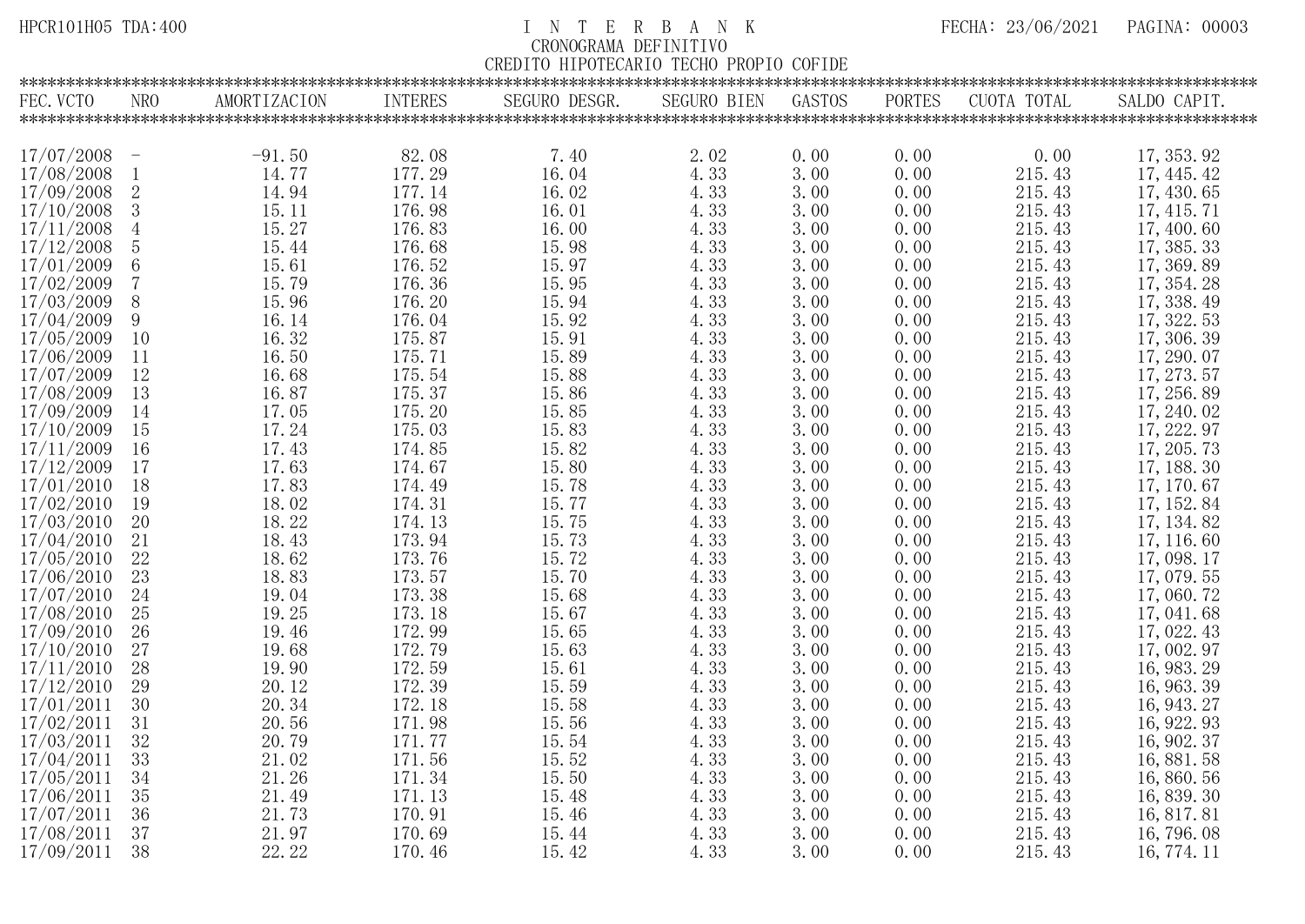| FEC. VCTO       | NRO | AMORTIZACION | INTERES | SEGURO DESGR. | <b>SEGURO BIEN</b> | GASTOS | PORTES | CUOTA TOTAL | SALDO CAPIT. |
|-----------------|-----|--------------|---------|---------------|--------------------|--------|--------|-------------|--------------|
|                 |     |              |         |               |                    |        |        |             |              |
| $17/10/2011$ 39 |     | 22.46        | 170.24  | 15.40         | 4.33               | 3.00   | 0.00   | 215.43      | 16, 751.89   |
| 17/11/2011      | 40  | 22.71        | 170.01  | 15.38         | 4.33               | 3.00   | 0.00   | 215.43      | 16, 729. 43  |
| 17/12/2011      | 41  | 22.96        | 169.78  | 15.36         | 4.33               | 3.00   | 0.00   | 215.43      | 16, 706. 72  |
| 17/01/2012      | 42  | 23.21        | 169.55  | 15.34         | 4.33               | 3.00   | 0.00   | 215.43      | 16, 683. 76  |
| 17/02/2012      | 43  | 23.47        | 169.31  | 15.32         | 4.33               | 3.00   | 0.00   | 215.43      | 16,660.55    |
| 17/03/2012      | 44  | 23.74        | 169.07  | 15.29         | 4.33               | 3.00   | 0.00   | 215.43      | 16, 637.08   |
| 17/04/2012      | 45  | 24.00        | 168.83  | 15.27         | 4.33               | 3.00   | 0.00   | 215.43      | 16, 613. 34  |
| 17/05/2012      | 46  | 24.26        | 168.59  | 15.25         | 4.33               | 3.00   | 0.00   | 215.43      | 16, 589. 34  |
| 17/06/2012      | 47  | 24.53        | 168.34  | 15.23         | 4.33               | 3.00   | 0.00   | 215.43      | 16, 565. 08  |
| 17/07/2012      | 48  | 24.81        | 168.09  | 15.20         | 4.33               | 3.00   | 0.00   | 215.43      | 16, 540. 55  |
| 17/08/2012      | 49  | 25.08        | 167.84  | 15.18         | 4.33               | 3.00   | 0.00   | 215.43      | 16, 515.74   |
| 17/09/2012      | 50  | 25.36        | 167.58  | 15.16         | 4.33               | 3.00   | 0.00   | 215.43      | 16, 490.66   |
| 17/10/2012      | 51  | 25.63        | 167.33  | 15.14         | 4.33               | 3.00   | 0.00   | 215.43      | 16, 465. 30  |
| 17/11/2012      | 52  | 25.92        | 167.07  | 15.11         | 4.33               | 3.00   | 0.00   | 215.43      | 16, 439.67   |
| 17/12/2012      | 53  | 26.21        | 166.80  | 15.09         | 4.33               | 3.00   | 0.00   | 215.43      | 16, 413.75   |
| 17/01/2013      | 54  | 26.50        | 166.54  | 15.06         | 4.33               | 3.00   | 0.00   | 215.43      | 16, 387. 54  |
| 17/02/2013      | 55  | 26.79        | 166.27  | 15.04         | 4.33               | 3.00   | 0.00   | 215.43      | 16, 361. 04  |
| 17/03/2013      | 56  | 27.09        | 165.99  | 15.02         | 4.33               | 3.00   | 0.00   | 215.43      | 16, 334. 25  |
| 17/04/2013      | 57  | 27.39        | 165.72  | 14.99         | 4.33               | 3.00   | 0.00   | 215.43      | 16, 307. 16  |
| 17/05/2013      | 58  | 27.69        | 165.44  | 14.97         | 4.33               | 3.00   | 0.00   | 215.43      | 16, 279.77   |
| 17/06/2013      | 59  | 28.00        | 165.16  | 14.94         | 4.33               | 3.00   | 0.00   | 215.43      | 16, 252.08   |
| 17/07/2013      | 60  | 28.32        | 164.87  | 14.91         | 4.33               | 3.00   | 0.00   | 215.43      | 16, 224. 08  |
| 17/08/2013      | 61  | 28.62        | 164.59  | 14.89         | 4.33               | 3.00   | 0.00   | 215.43      | 16, 195. 76  |
| 17/09/2013      | 62  | 28.94        | 164.30  | 14.86         | 4.33               | 0.00   | 0.00   | 212.43      | 16, 167. 14  |
| 17/10/2013      | 63  | 29.26        | 164.00  | 14.84         | 4.33               | 0.00   | 0.00   | 212.43      | 16, 138. 20  |
| 17/11/2013      | 64  | 29.59        | 163.70  | 14.81         | 4.33               | 0.00   | 0.00   | 212.43      | 16, 108. 94  |
| 17/12/2013      | 65  | 29.92        | 163.40  | 14.78         | 4.33               | 0.00   | 0.00   | 212.43      | 16, 079. 35  |
| 17/01/2014      | 66  | 30.25        | 163.10  | 14.75         | 4.33               | 0.00   | 0.00   | 212.43      | 16, 049. 43  |
| 17/02/2014      | 67  | 30.58        | 162.79  | 14.73         | 4.33               | 0.00   | 0.00   | 212.43      | 16, 019. 18  |
| 17/03/2014      | 68  | 30.92        | 162.48  | 14.70         | 4.33               | 0.00   | 0.00   | 212.43      | 15, 988.60   |
| 17/04/2014      | 69  | 31.26        | 162.17  | 14.67         | 4.33               | 0.00   | 0.00   | 212.43      | 15, 957.68   |
| 17/05/2014      | 70  | 31.61        | 161.85  | 14.64         | 4.33               | 0.00   | 0.00   | 212.43      | 15, 926. 42  |
| 17/06/2014      | 71  | 31.96        | 161.53  | 14.61         | 4.33               | 0.00   | 0.00   | 212.43      | 15, 894. 81  |
| 17/07/2014      | 72  | 32.32        | 161.20  | 14.58         | 4.33               | 0.00   | 0.00   | 212.43      | 15, 862. 85  |
| 17/08/2014      | 73  | 32.68        | 160.87  | 14.55         | 4.33               | 0.00   | 0.00   | 212.43      | 15, 830. 53  |
| 17/09/2014      | 74  | 33.04        | 160.54  | 14.52         | 4.33               | 0.00   | 0.00   | 212.43      | 15, 797.85   |
| 17/10/2014      | 75  | 33.40        | 160.21  | 14.49         | 4.33               | 0.00   | 0.00   | 212.43      | 15, 764. 81  |
| 17/11/2014      | 76  | 33.77        | 159.87  | 14.46         | 4.33               | 0.00   | 0.00   | 212.43      | 15, 731. 41  |
| 17/12/2014      | 77  | 34.15        | 159.52  | 14.43         | 4.33               | 0.00   | 0.00   | 212.43      | 15, 697. 64  |
| 17/01/2015      | 78  | 34.52        | 159.18  | 14.40         | 4.33               | 0.00   | 0.00   | 212.43      | 15,663.49    |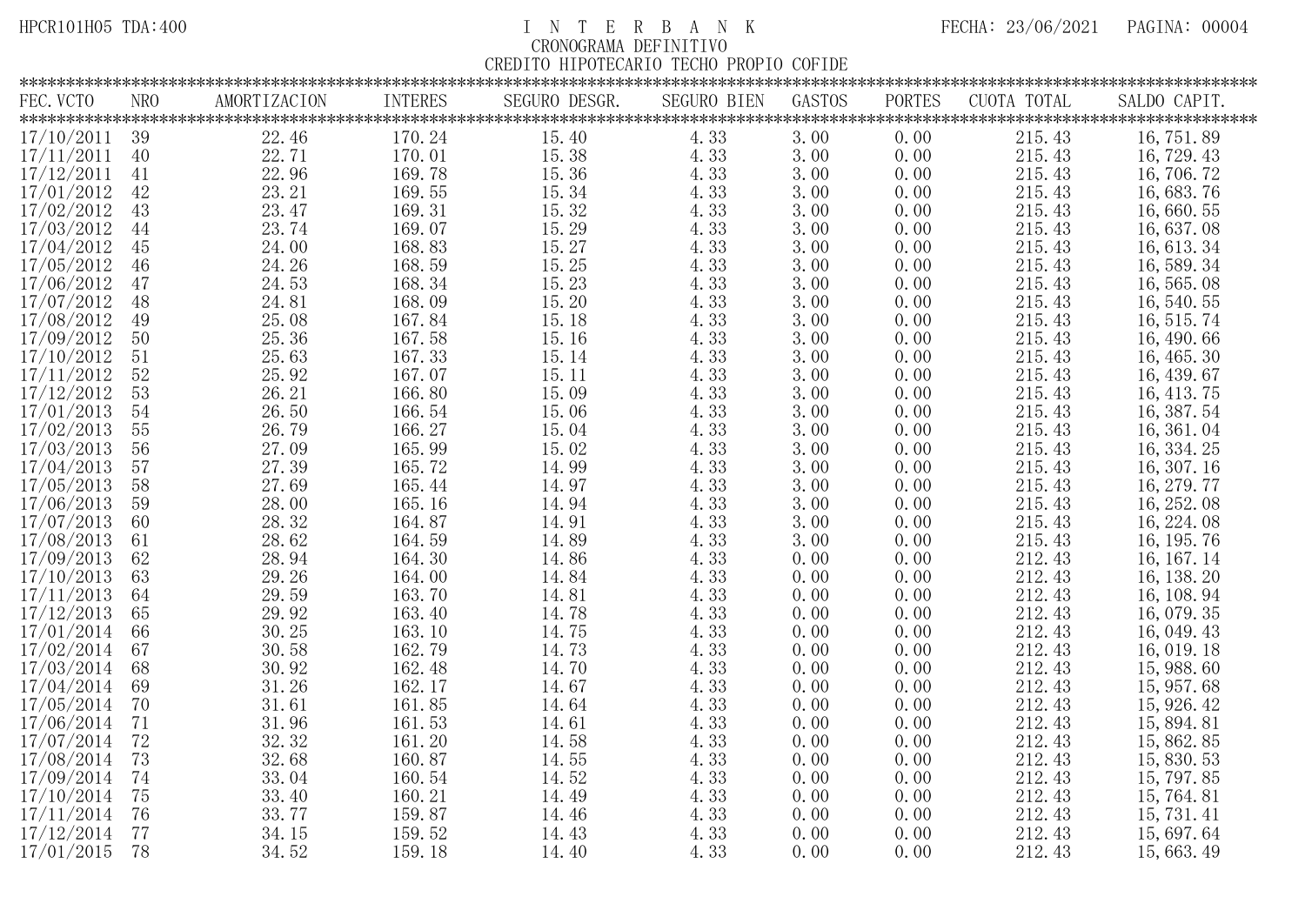| FEC. VCTO        | <b>NRO</b> | AMORTIZACION | INTERES | SEGURO DESGR. | <b>SEGURO BIEN</b> | GASTOS | PORTES | CUOTA TOTAL | SALDO CAPIT. |
|------------------|------------|--------------|---------|---------------|--------------------|--------|--------|-------------|--------------|
|                  |            |              |         |               |                    |        |        |             |              |
| 17/02/2015       | 79         | 34.90        | 158.83  | 14.37         | 4.33               | 0.00   | 0.00   | 212.43      | 15, 628. 97  |
| 17/03/2015       | 80         | 35.30        | 158.47  | 14.33         | 4.33               | 0.00   | 0.00   | 212.43      | 15, 594. 07  |
| 17/04/2015       | 81         | 35.69        | 158.11  | 14.30         | 4.33               | 0.00   | 0.00   | 212.43      | 15, 558. 77  |
| 17/05/2015       | 82         | 36.08        | 157.75  | 14.27         | 4.33               | 0.00   | 0.00   | 212.43      | 15, 523, 08  |
| 17/06/2015       | 83         | 36.48        | 157.38  | 14.24         | 4.33               | 0.00   | 0.00   | 212.43      | 15, 487.00   |
| 17/07/2015       | 84         | 36.89        | 157.01  | 14.20         | 4.33               | 0.00   | 0.00   | 212.43      | 15, 450. 52  |
| 17/08/2015       | 85         | 37.29        | 156.64  | 14.17         | 4.33               | 0.00   | 0.00   | 212.43      | 15, 413.63   |
| 17/09/2015       | 86         | 37.71        | 156.26  | 14.13         | 4.33               | 0.00   | 0.00   | 212.43      | 15, 376. 34  |
| 17/10/2015       | 87         | 38.12        | 155.88  | 14.10         | 4.33               | 0.00   | 0.00   | 212.43      | 15, 338.63   |
| 17/11/2015       | 88         | 38.55        | 155.49  | 14.06         | 4.33               | 0.00   | 0.00   | 212.43      | 15, 300. 51  |
| 17/12/2015       | 89         | 38.97        | 155.10  | 14.03         | 4.33               | 0.00   | 0.00   | 212.43      | 15, 261.96   |
| 17/01/2016       | 90         | 39.41        | 154.70  | 13.99         | 4.33               | 0.00   | 0.00   | 212.43      | 15, 222.99   |
| 17/02/2016       | 91         | 39.84        | 154.30  | 13.96         | 4.33               | 0.00   | 0.00   | 212.43      | 15, 183. 58  |
| 17/03/2016       | 92         | 40.28        | 153.90  | 13.92         | 4.33               | 0.00   | 0.00   | 212.43      | 15, 143. 74  |
| 17/04/2016       | 93         | 40.73        | 153.49  | 13.88         | 4.33               | 0.00   | 0.00   | 212.43      | 15, 103. 46  |
| 17/05/2016       | 94         | 41.18        | 153.07  | 13.85         | 4.33               | 0.00   | 0.00   | 212.43      | 15, 062. 73  |
| 17/06/2016       | 95         | 41.64        | 152.65  | 13.81         | 4.33               | 0.00   | 0.00   | 212.43      | 15, 021.55   |
| 17/07/2016       | 96         | 42.10        | 152.23  | 13.77         | 4.33               | 0.00   | 0.00   | 212.43      | 14, 979. 91  |
| 17/08/2016       | 97         | 42.57        | 151.80  | 13.73         | 4.33               | 0.00   | 0.00   | 212.43      | 14, 937. 81  |
| 17/09/2016       | 98         | 43.04        | 151.37  | 13.69         | 4.33               | 0.00   | 0.00   | 212.43      | 14, 895. 24  |
| 17/10/2016       | 99         | 43.52        | 150.93  | 13.65         | 4.33               | 0.00   | 0.00   | 212.43      | 14, 852. 20  |
| 17/11/2016       | 100        | 44.00        | 150.49  | 13.61         | 4.33               | 0.00   | 0.00   | 212.43      | 14, 808. 68  |
| 17/12/2016       | 101        | 44.49        | 150.04  | 13.57         | 4.33               | 0.00   | 0.00   | 212.43      | 14, 764. 68  |
| 17/01/2017       | 102        | 44.98        | 149.59  | 13.53         | 4.33               | 0.00   | 0.00   | 212.43      | 14, 720. 19  |
| 17/02/2017       | 103        | 45.48        | 149.13  | 13.49         | 4.33               | 0.00   | 0.00   | 212.43      | 14, 675. 21  |
| 17/03/2017       | 104        | 45.98        | 148.67  | 13.45         | 4.33               | 0.00   | 0.00   | 212.43      | 14, 629. 73  |
| 17/04/2017       | 105        | 46.49        | 148.20  | 13.41         | 4.33               | 0.00   | 0.00   | 212.43      | 14, 583. 75  |
| 17/05/2017       | 106        | 47.01        | 147.73  | 13.36         | 4.33               | 0.00   | 0.00   | 212.43      | 14, 537. 26  |
| 17/06/2017       | 107        | 47.53        | 147.25  | 13.32         | 4.33               | 0.00   | 0.00   | 212.43      | 14, 490. 25  |
| 17/07/2017       | 108        | 48.05        | 146.77  | 13.28         | 4.33               | 0.00   | 0.00   | 212.43      | 14, 442. 72  |
| 17/08/2017       | 109        | 48.59        | 146.28  | 13.23         | 4.33               | 0.00   | 0.00   | 212.43      | 14, 394. 67  |
| 17/09/2017       | 110        | 49.12        | 145.79  | 13.19         | 4.33               | 0.00   | 0.00   | 212.43      | 14, 346. 08  |
| 17/10/2017       | 111        | 49.67        | 145.29  | 13.14         | 4.33               | 0.00   | 0.00   | 212.43      | 14, 296. 96  |
| $17/11/2017$ 112 |            | 50.21        | 144.79  | 13.10         | 4.33               | 0.00   | 0.00   | 212.43      | 14, 247. 29  |
| 17/12/2017       | 113        | 50.77        | 144.28  | 13.05         | 4.33               | 0.00   | 0.00   | 212.43      | 14, 197. 08  |
| 17/01/2018       | 114        | 51.34        | 143.76  | 13.00         | 4.33               | 0.00   | 0.00   | 212.43      | 14, 146. 31  |
| 17/02/2018       | 115        | 51.90        | 143.24  | 12.96         | 4.33               | 0.00   | 0.00   | 212.43      | 14, 094. 97  |
| 17/03/2018       | 116        | 52.48        | 142.71  | 12.91         | 4.33               | 0.00   | 0.00   | 212.43      | 14, 043, 07  |
| 17/04/2018       | 117        | 53.06        | 142.18  | 12.86         | 4.33               | 0.00   | 0.00   | 212.43      | 13, 990. 59  |
| 17/05/2018       | 118        | 53.65        | 141.64  | 12.81         | 4.33               | 0.00   | 0.00   | 212.43      | 13, 937. 53  |
|                  |            |              |         |               |                    |        |        |             |              |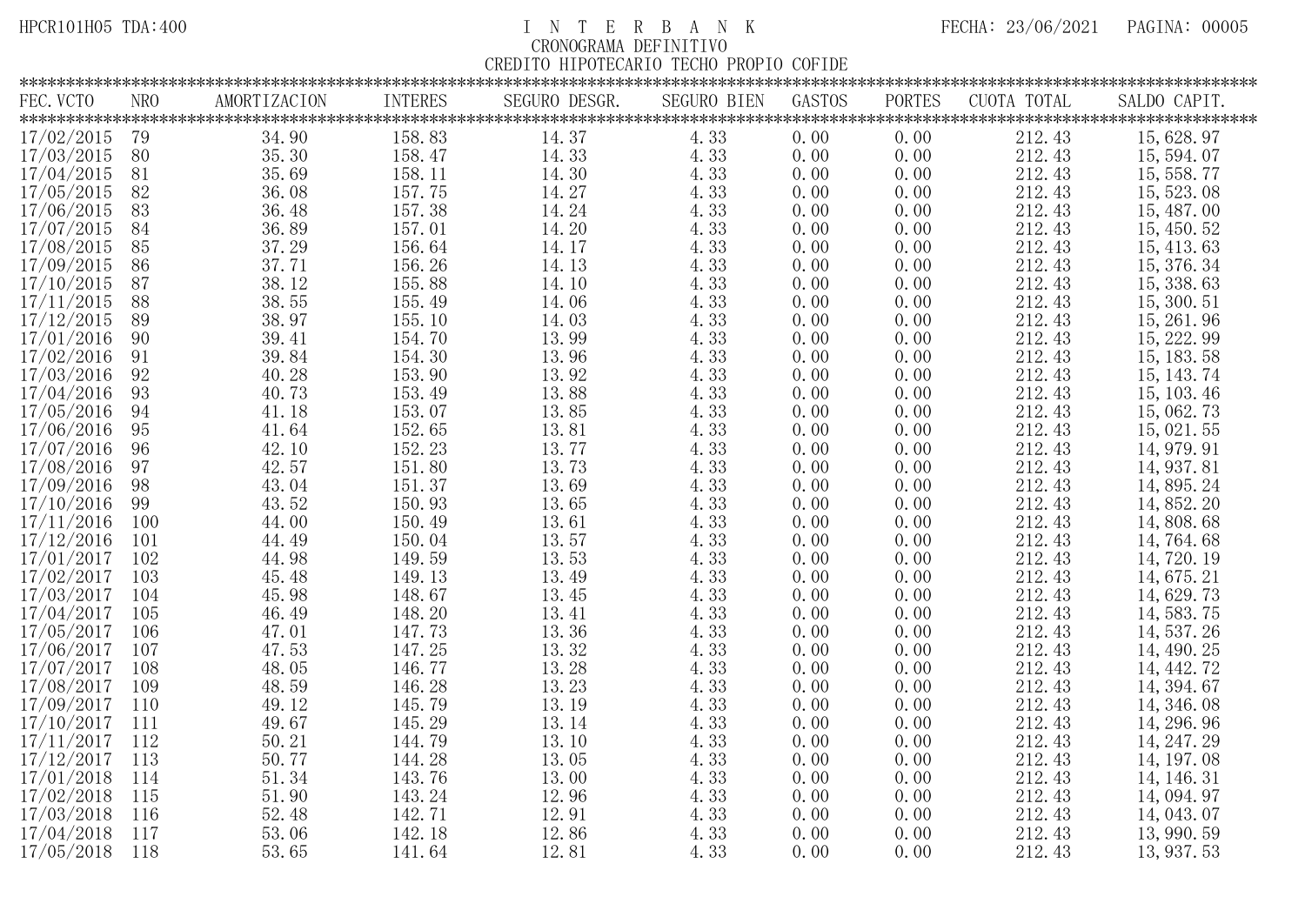| FEC. VCTO  | NRO | AMORTIZACION | <b>INTERES</b> | SEGURO DESGR. | <b>SEGURO BIEN</b> | GASTOS | <b>PORTES</b> | CUOTA TOTAL | SALDO CAPIT. |
|------------|-----|--------------|----------------|---------------|--------------------|--------|---------------|-------------|--------------|
|            |     |              |                |               |                    |        |               |             |              |
| 17/06/2018 | 119 | 54.25        | 141.09         | 12.76         | 4.33               | 0.00   | 0.00          | 212.43      | 13, 883. 88  |
| 17/07/2018 | 120 | 54.85        | 140.54         | 12.71         | 4.33               | 0.00   | 0.00          | 212.43      | 13, 829. 63  |
| 17/08/2018 | 121 | 55.46        | 139.98         | 12.66         | 4.33               | 0.00   | 0.00          | 212.43      | 13, 774. 78  |
| 17/09/2018 | 122 | 56.07        | 139.42         | 12.61         | 4.33               | 0.00   | 0.00          | 212.43      | 13, 719. 32  |
| 17/10/2018 | 123 | 56.69        | 138.85         | 12.56         | 4.33               | 0.00   | 0.00          | 212.43      | 13, 663. 25  |
| 17/11/2018 | 124 | 57.32        | 138.27         | 12.51         | 4.33               | 0.00   | 0.00          | 212.43      | 13,606.56    |
| 17/12/2018 | 125 | 57.95        | 137.69         | 12.46         | 4.33               | 0.00   | 0.00          | 212.43      | 13, 549. 24  |
| 17/01/2019 | 126 | 58.60        | 137.10         | 12.40         | 4.33               | 0.00   | 0.00          | 212.43      | 13, 491. 29  |
| 17/02/2019 | 127 | 59.24        | 136.51         | 12.35         | 4.33               | 0.00   | 0.00          | 212.43      | 13, 432.69   |
| 17/03/2019 | 128 | 59.90        | 135.91         | 12.29         | 4.33               | 0.00   | 0.00          | 212.43      | 13, 373. 45  |
| 17/04/2019 | 129 | 60.56        | 135.30         | 12.24         | 4.33               | 0.00   | 0.00          | 212.43      | 13, 313. 55  |
| 17/05/2019 | 130 | 61.24        | 134.68         | 12.18         | 4.33               | 0.00   | 0.00          | 212.43      | 13, 252.99   |
| 17/06/2019 | 131 | 61.91        | 134.06         | 12.13         | 4.33               | 0.00   | 0.00          | 212.43      | 13, 191. 75  |
| 17/07/2019 | 132 | 62.60        | 133.43         | 12.07         | 4.33               | 0.00   | 0.00          | 212.43      | 13, 129. 84  |
| 17/08/2019 | 133 | 63.30        | 132.79         | 12.01         | 4.33               | 0.00   | 0.00          | 212.43      | 13,067.24    |
| 17/09/2019 | 134 | 64.00        | 132.15         | 11.95         | 4.33               | 0.00   | 0.00          | 212.43      | 13,003.94    |
| 17/10/2019 | 135 | 64.70        | 131.50         | 11.90         | 4.33               | 0.00   | 0.00          | 212.43      | 12, 939.94   |
| 17/11/2019 | 136 | 65.42        | 130.84         | 11.84         | 4.33               | 0.00   | 0.00          | 212.43      | 12, 875. 24  |
| 17/12/2019 | 137 | 66.14        | 130.18         | 11.78         | 4.33               | 0.00   | 0.00          | 212.43      | 12, 809. 82  |
| 17/01/2020 | 138 | 66.88        | 129.51         | 11.71         | 4.33               | 0.00   | 0.00          | 212.43      | 12, 743.68   |
| 17/02/2020 | 139 | 67.62        | 128.83         | 11.65         | 4.33               | 0.00   | 0.00          | 212.43      | 12,676.80    |
| 17/03/2020 | 140 | 68.37        | 128.14         | 11.59         | 4.33               | 0.00   | 0.00          | 212.43      | 12,609.18    |
| 17/04/2020 | 141 | 69.13        | 127.44         | 11.53         | 4.33               | 0.00   | 0.00          | 212.43      | 12, 540. 81  |
| 17/05/2020 | 142 | 69.90        | 126.74         | 11.46         | 4.33               | 0.00   | 0.00          | 212.43      | 12, 471.68   |
| 17/06/2020 | 143 | 70.67        | 126.03         | 11.40         | 4.33               | 0.00   | 0.00          | 212.43      | 12, 401.78   |
| 17/07/2020 | 144 | 71.45        | 125.31         | 11.34         | 4.33               | 0.00   | 0.00          | 212.43      | 12, 331. 11  |
| 17/08/2020 | 145 | 72.24        | 124.59         | 11.27         | 4.33               | 0.00   | 0.00          | 212.43      | 12, 259.66   |
| 17/09/2020 | 146 | 73.05        | 123.85         | 11.20         | 4.33               | 0.00   | 0.00          | 212.43      | 12, 187. 42  |
| 17/10/2020 | 147 | 73.85        | 123.11         | 11.14         | 4.33               | 0.00   | 0.00          | 212.43      | 12, 114. 37  |
| 17/11/2020 | 148 | 74.67        | 122.36         | 11.07         | 4.33               | 0.00   | 0.00          | 212.43      | 12, 040. 52  |
| 17/12/2020 | 149 | 75.50        | 121.60         | 11.00         | 4.33               | 0.00   | 0.00          | 212.43      | 11, 965.85   |
| 17/01/2021 | 150 | 76.34        | 120.83         | 10.93         | 4.33               | 0.00   | 0.00          | 212.43      | 11,890.35    |
| 17/02/2021 | 151 | 77.18        | 120.06         | 10.86         | 4.33               | 0.00   | 0.00          | 212.43      | 11, 814. 01  |
| 17/03/2021 | 152 | 78.04        | 119.27         | 10.79         | 4.33               | 0.00   | 0.00          | 212.43      | 11,736.83    |
| 17/04/2021 | 153 | 78.90        | 118.48         | 10.72         | 4.33               | 0.00   | 0.00          | 212.43      | 11, 658. 79  |
| 17/05/2021 | 154 | 79.78        | 117.68         | 10.64         | 4.33               | 0.00   | 0.00          | 212.43      | 11, 579.89   |
| 17/06/2021 | 155 | 80.66        | 116.87         | 10.57         | 4.33               | 0.00   | 0.00          | 212.43      | 11,500.11    |
| 17/07/2021 | 156 | 81.55        | 116.05         | 10.50         | 4.33               | 0.00   | 0.00          | 212.43      | 11, 419. 45  |
| 17/08/2021 | 157 | 82.46        | 115.22         | 10.42         | 4.33               | 0.00   | 0.00          | 212.43      | 11, 337.90   |
| 17/09/2021 | 158 | 83.37        | 114.38         | 10.35         | 4.33               | 0.00   | 0.00          | 212.43      | 11, 255.44   |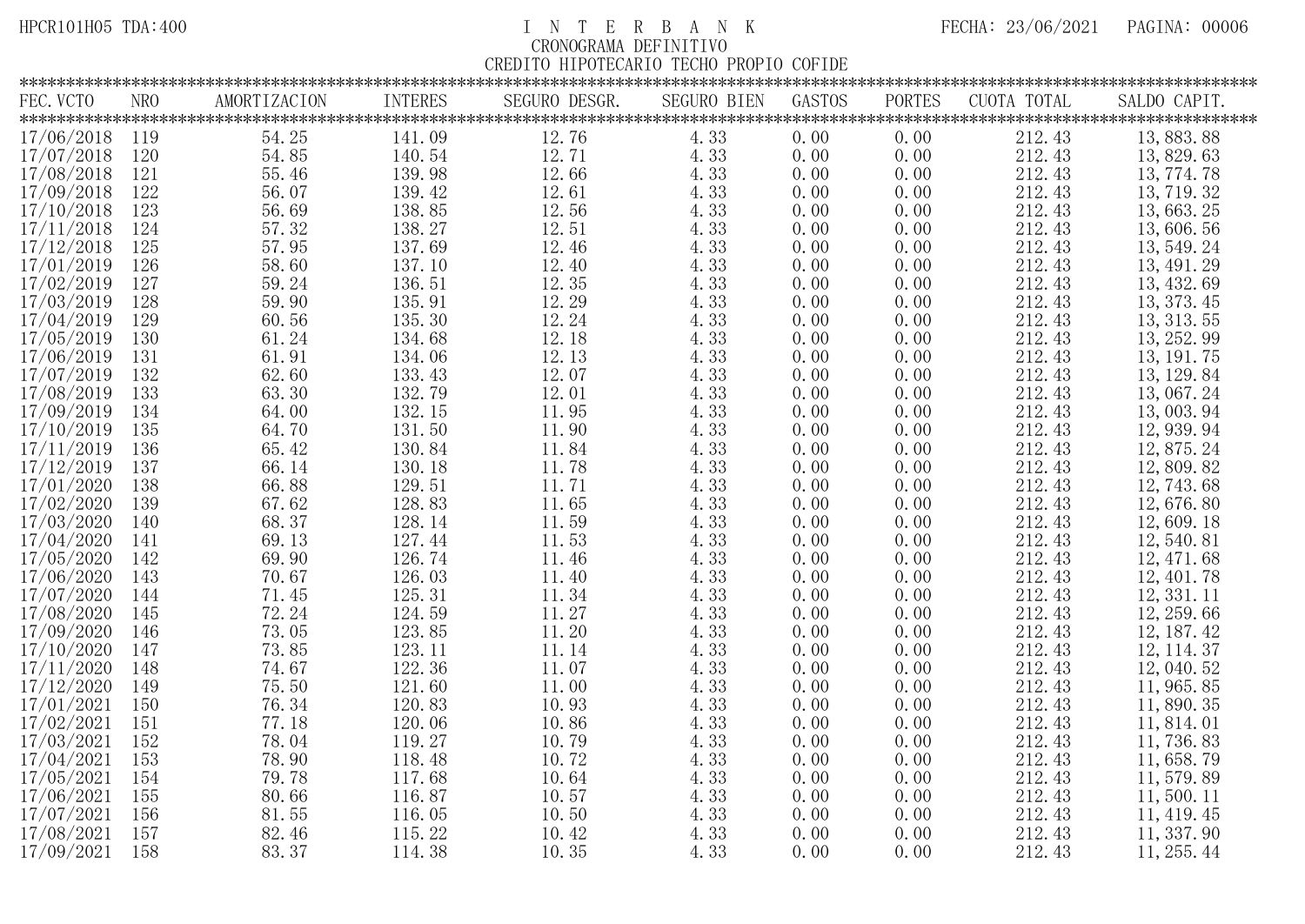| FEC. VCTO  | NRO | AMORTIZACION            | <b>INTERES</b>        | SEGURO DESGR. | <b>SEGURO BIEN</b> | GASTOS | <b>PORTES</b> | CUOTA TOTAL | SALDO CAPIT. |
|------------|-----|-------------------------|-----------------------|---------------|--------------------|--------|---------------|-------------|--------------|
|            |     |                         |                       |               |                    |        |               |             |              |
| 17/10/2021 | 159 | 84.30                   | 113.53                | 10.27         | 4.33               | 0.00   | 0.00          | 212.43      | 11, 172. 07  |
| 17/11/2021 | 160 | 85.23                   | 112.68                | 10.19         | 4.33               | 0.00   | 0.00          | 212.43      | 11,087.77    |
| 17/12/2021 | 161 | 86.18                   | 111.81                | 10.11         | 4.33               | 0.00   | 0.00          | 212.43      | 11,002.54    |
| 17/01/2022 | 162 | 87.13                   | 110.94                | 10.03         | 4.33               | 0.00   | 0.00          | 212.43      | 10, 916. 36  |
| 17/02/2022 | 163 | 88.10                   | 110.05                | 9.95          | 4.33               | 0.00   | 0.00          | 212.43      | 10, 829. 23  |
| 17/03/2022 | 164 | 89.08                   | 109.15                | 9.87          | 4.33               | 0.00   | 0.00          | 212.43      | 10, 741. 13  |
| 17/04/2022 | 165 | 90.06                   | 108.25                | 9.79          | 4.33               | 0.00   | 0.00          | 212.43      | 10,652.05    |
| 17/05/2022 | 166 | 91.06                   | 107.33                | 9.71          | 4.33               | 0.00   | 0.00          | 212.43      | 10, 561.99   |
| 17/06/2022 | 167 | 92.06                   | 106.41                | 9.63          | 4.33               | 0.00   | 0.00          | 212.43      | 10, 470.93   |
| 17/07/2022 | 168 | 93.09                   | 105.47                | 9.54          | 4.33               | 0.00   | 0.00          | 212.43      | 10, 378.87   |
| 17/08/2022 | 169 | 94.11                   | 104.53                | 9.46          | 4.33               | 0.00   | 0.00          | 212.43      | 10, 285.78   |
| 17/09/2022 | 170 | 95.16                   | 103.57                | 9.37          | 4.33               | 0.00   | 0.00          | 212.43      | 10, 191.67   |
| 17/10/2022 | 171 | 96.22                   | 102.60                | 9.28          | 4.33               | 0.00   | 0.00          | 212.43      | 10,096.51    |
| 17/11/2022 | 172 | 97.28                   | 101.63                | 9.19          | 4.33               | 0.00   | 0.00          | 212.43      | 10,000.29    |
| 17/12/2022 | 173 | 98.36                   | 100.64                | 9.10          | 4.33               | 0.00   | 0.00          | 212.43      | 9,903.01     |
| 17/01/2023 | 174 | 99.45                   | 99.64                 | 9.01          | 4.33               | 0.00   | 0.00          | 212.43      | 9,804.65     |
| 17/02/2023 | 175 | 100.55                  | 98.63                 | 8.92          | 4.33               | 0.00   | 0.00          | 212.43      | 9,705.20     |
| 17/03/2023 | 176 | 101.66                  | 97.61                 | 8.83          | 4.33               | 0.00   | 0.00          | 212.43      | 9,604.65     |
| 17/04/2023 | 177 | 102.79                  | 96.57                 | 8.74          | 4.33               | 0.00   | 0.00          | 212.43      | 9,502.99     |
| 17/05/2023 | 178 | 103.93                  | $95.\,\allowbreak 53$ | 8.64          | 4.33               | 0.00   | 0.00          | 212.43      | 9, 400. 20   |
| 17/06/2023 | 179 | 105.08                  | 94.47                 | 8.55          | 4.33               | 0.00   | 0.00          | 212.43      | 9, 296. 27   |
| 17/07/2023 | 180 | 106.25                  | $93.40$<br>$92.32$    | 8.45          | 4.33               | 0.00   | 0.00          | 212.43      | 9, 191. 19   |
| 17/08/2023 | 181 | 107.43                  |                       | 8.35          | 4.33               | 0.00   | 0.00          | 212.43      | 9,084.94     |
| 17/09/2023 | 182 | $108.62$<br>$109.82$    | 91.23                 | 8.25          | 4.33               | 0.00   | 0.00          | 212.43      | 8, 977.51    |
| 17/10/2023 | 183 |                         | 90.13                 | 8.15          | 4.33               | 0.00   | 0.00          | 212.43      | 8,868.89     |
| 17/11/2023 | 184 | 111.04                  | 89.01                 | 8.05          | 4.33               | 0.00   | 0.00          | 212.43      | 8,759.07     |
| 17/12/2023 | 185 | 112.27                  | 87.88                 | 7.95          | 4.33               | 0.00   | 0.00          | 212.43      | 8,648.03     |
| 17/01/2024 | 186 | $\frac{113.51}{114.77}$ | 86.74                 | 7.85          | 4.33               | 0.00   | 0.00          | 212.43      | 8,535.76     |
| 17/02/2024 | 187 |                         | 85.59                 | 7.74          | 4.33               | 0.00   | 0.00          | 212.43      | 8, 422. 25   |
| 17/03/2024 | 188 | 116.04                  | 84.42                 | 7.64          | 4.33               | 0.00   | 0.00          | 212.43      | 8, 307.48    |
| 17/04/2024 | 189 | 117.33                  | 83.24                 | 7.53          | 4.33               | 0.00   | 0.00          | 212.43      | 8, 191. 44   |
| 17/05/2024 | 190 | 118.63                  | $82.05$<br>$80.85$    | 7.42          | 4.33               | 0.00   | 0.00          | 212.43      | 8,074.11     |
| 17/06/2024 | 191 | 119.94                  |                       | 7.31          | 4.33               | 0.00   | 0.00          | 212.43      | 7,955.48     |
| 17/07/2024 | 192 | 121.27                  | 79.63                 | 7.20          | 4.33               | 0.00   | 0.00          | 212.43      | 7,835.54     |
| 17/08/2024 | 193 | 122.62                  | 78.39                 | 7.09          | 4.33               | 0.00   | 0.00          | 212.43      | 7, 714. 27   |
| 17/09/2024 | 194 | 123.97                  | 77.15                 | 6.98          | 4.33               | 0.00   | 0.00          | 212.43      | 7,591.65     |
| 17/10/2024 | 195 | 125.35                  | 75.89                 | 6.86          | 4.33               | 0.00   | 0.00          | 212.43      | 7,467.68     |
| 17/11/2024 | 196 | 126.73                  | 74.62                 | 6.75          | 4.33               | 0.00   | 0.00          | 212.43      | 7, 342.33    |
| 17/12/2024 | 197 | 128.14                  | 73.33                 | 6.63          | 4.33               | 0.00   | 0.00          | 212.43      | 7, 215, 60   |
| 17/01/2025 | 198 | 129.56                  | 72.02                 | 6.52          | 4.33               | 0.00   | 0.00          | 212.43      | 7,087.46     |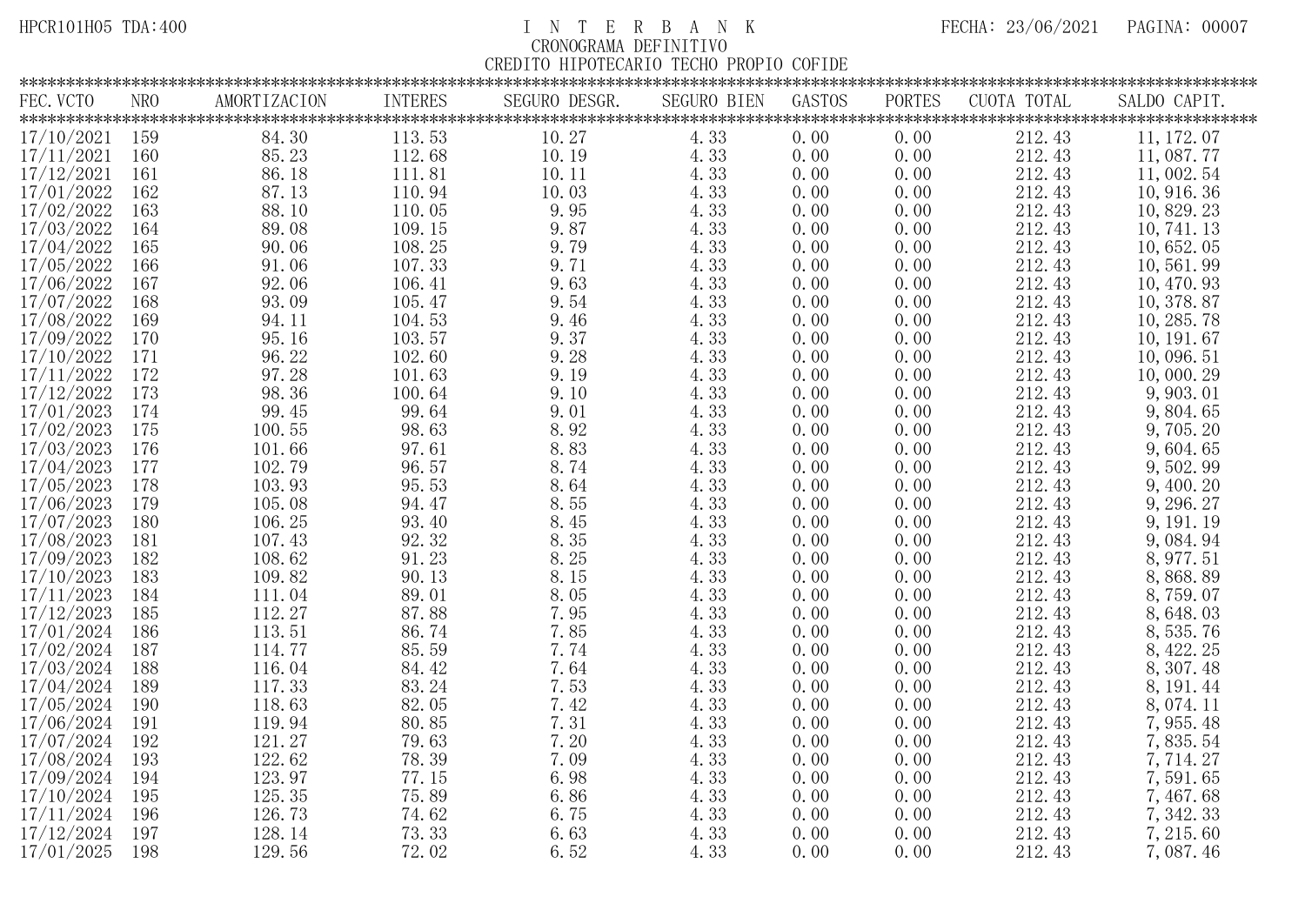| FEC. VCTO |            | NRO | AMORTIZACION                                    | <b>INTERES</b>                                         | SEGURO DESGR. | <b>SEGURO BIEN</b> | GASTOS | PORTES | CUOTA TOTAL | SALDO CAPIT. |
|-----------|------------|-----|-------------------------------------------------|--------------------------------------------------------|---------------|--------------------|--------|--------|-------------|--------------|
|           |            |     |                                                 |                                                        |               |                    |        |        |             |              |
|           | 17/02/2025 | 199 | 130.99                                          | 70.71                                                  | 6.40          | 4.33               | 0.00   | 0.00   | 212.43      | 6, 957.90    |
|           | 17/03/2025 | 200 | 132.44                                          | 69.38                                                  | 6.28          | 4.33               | 0.00   | 0.00   | 212.43      | 6,826.91     |
|           | 17/04/2025 | 201 | 133.92                                          | 68.03                                                  | 6.15          | 4.33               | 0.00   | 0.00   | 212.43      | 6,694.47     |
|           | 17/05/2025 | 202 | 135.40                                          | 66.67                                                  | 6.03          | 4.33               | 0.00   | 0.00   | 212.43      | 6,560.55     |
|           | 17/06/2025 | 203 | $\begin{array}{c} 136.90 \\ 138.42 \end{array}$ | 65.29                                                  | 5.91          | 4.33               | 0.00   | 0.00   | 212.43      | 6, 425. 15   |
|           | 17/07/2025 | 204 |                                                 | 63.90                                                  | 5.78          | 4.33               | 0.00   | 0.00   | 212.43      | 6, 288. 25   |
|           | 17/08/2025 | 205 | 139.95                                          | $62.\,\allowbreak 50\,\allowbreak 61.\,\allowbreak 07$ | $5.65\,$      | 4.33               | 0.00   | 0.00   | 212.43      | 6, 149.83    |
|           | 17/09/2025 | 206 | 141.51                                          |                                                        | 5.52          | 4.33               | 0.00   | 0.00   | 212.43      | 6,009.88     |
|           | 17/10/2025 | 207 | 143.07                                          | 59.64                                                  | 5.39          | 4.33               | 0.00   | 0.00   | 212.43      | 5, 868.37    |
|           | 17/11/2025 | 208 | 144.66                                          | 58.18                                                  | 5.26          | 4.33               | 0.00   | 0.00   | 212.43      | 5,725.30     |
|           | 17/12/2025 | 209 | 146.26                                          |                                                        | 5.13          | 4.33               | 0.00   | 0.00   | 212.43      | 5,580.64     |
|           | 17/01/2026 | 210 | 147.87                                          |                                                        | 5.00          | 4.33               | 0.00   | 0.00   | 212.43      | 5, 434.38    |
|           | 17/02/2026 | 211 |                                                 | $56.71$<br>$55.23$<br>$53.72$<br>$52.20$<br>$50.67$    | 4.86          | 4.33               | 0.00   | 0.00   | 212.43      | 5, 286. 51   |
|           | 17/03/2026 | 212 | $\begin{array}{c} 149.52 \\ 151.18 \end{array}$ |                                                        | 4.72          | 4.33               | 0.00   | 0.00   | 212.43      | 5, 136.99    |
|           | 17/04/2026 | 213 | 152.85                                          |                                                        | 4.58          | 4.33               | 0.00   | 0.00   | 212.43      | 4, 985. 81   |
|           | 17/05/2026 | 214 | 154.55                                          | $\begin{array}{c} 49.11 \\ 47.54 \end{array}$          | 4.44          | 4.33               | 0.00   | 0.00   | 212.43      | 4,832.96     |
|           | 17/06/2026 | 215 | 156.26                                          |                                                        | 4.30          | 4.33               | 0.00   | 0.00   | 212.43      | 4,678.41     |
|           | 17/07/2026 | 216 | 157.98                                          |                                                        | 4.16          | 4.33               | 0.00   | 0.00   | 212.43      | 4, 522. 15   |
|           | 17/08/2026 | 217 | 159.74                                          |                                                        | 4.01          | 4.33               | 0.00   | 0.00   | 212.43      | 4, 364. 17   |
|           | 17/09/2026 | 218 |                                                 | $45.96$<br>$44.35$<br>$42.73$                          | 3.86          | 4.33               | 0.00   | 0.00   | 212.43      | 4, 204. 43   |
|           | 17/10/2026 | 219 | $\begin{array}{c} 161.51 \\ 163.29 \end{array}$ | $41.09$<br>$39.43$<br>$37.75$<br>$36.05$               | 3.72          | 4.33               | 0.00   | 0.00   | 212.43      | 4, 042.92    |
|           | 17/11/2026 | 220 | 165.10                                          |                                                        | 3.57          | 4.33               | 0.00   | 0.00   | 212.43      | 3,879.63     |
|           | 17/12/2026 | 221 | 166.94                                          |                                                        | 3.41          | 4.33               | 0.00   | 0.00   | 212.43      | 3, 714. 53   |
|           | 17/01/2027 | 222 | 168.79                                          |                                                        | 3.26          | 4.33               | 0.00   | 0.00   | 212.43      | 3, 547.59    |
|           | 17/02/2027 | 223 | 170.65                                          | 34.34                                                  | 3.11          | 4.33               | 0.00   | 0.00   | 212.43      | 3, 378.80    |
|           | 17/03/2027 | 224 | 172.55                                          | $\frac{32.60}{30.85}$                                  | 2.95          | 4.33               | 0.00   | 0.00   | 212.43      | 3, 208. 15   |
|           | 17/04/2027 | 225 | 174.46                                          |                                                        | 2.79          | 4.33               | 0.00   | 0.00   | 212.43      | 3,035.60     |
|           | 17/05/2027 | 226 | $\begin{array}{c} 176.39 \\ 178.35 \end{array}$ |                                                        | 2.63          | 4.33               | 0.00   | 0.00   | 212.43      | 2,861.14     |
|           | 17/06/2027 | 227 |                                                 |                                                        | 2.47          | 4.33               | 0.00   | 0.00   | 212.43      | 2,684.75     |
|           | 17/07/2027 | 228 | 180.33                                          | $29.08$<br>$27.28$<br>$25.47$                          | 2.30          | 4.33               | 0.00   | 0.00   | 212.43      | 2,506.40     |
|           | 17/08/2027 | 229 | 182.32                                          | $23.64$<br>$21.79$<br>$19.91$                          | 2.14          | 4.33               | 0.00   | 0.00   | 212.43      | 2,326.07     |
|           | 17/09/2027 | 230 | 184.34                                          |                                                        | 1.97          | 4.33               | 0.00   | 0.00   | 212.43      | 2, 143.75    |
|           | 17/10/2027 | 231 | 186.39                                          |                                                        | 1.80          | 4.33               | 0.00   | 0.00   | 212.43      | 1, 959.41    |
|           | 17/11/2027 | 232 | 188.45                                          | 18.02                                                  | 1.63          | 4.33               | 0.00   | 0.00   | 212.43      | 1,773.02     |
|           | 17/12/2027 | 233 | 190.54                                          | 16.10                                                  | 1.46          | 4.33               | 0.00   | 0.00   | 212.43      | 1,584.57     |
|           | 17/01/2028 | 234 | 192.65                                          | 14.17                                                  | 1.28          | 4.33               | 0.00   | 0.00   | 212.43      | 1,394.03     |
|           | 17/02/2028 | 235 | 194.79                                          | 12.21                                                  | 1.10          | 4.33               | 0.00   | 0.00   | 212.43      | 1, 201. 38   |
|           | 17/03/2028 | 236 | 196.94                                          | 10.23                                                  | 0.93          | 4.33               | 0.00   | 0.00   | 212.43      | 1,006.59     |
|           | 17/04/2028 | 237 | 199.13                                          | 8.23                                                   | 0.74          | 4.33               | 0.00   | 0.00   | 212.43      | 809.65       |
|           | 17/05/2028 | 238 | 201.34                                          | 6.20                                                   | 0.56          | 4.33               | 0.00   | 0.00   | 212.43      | 610.52       |